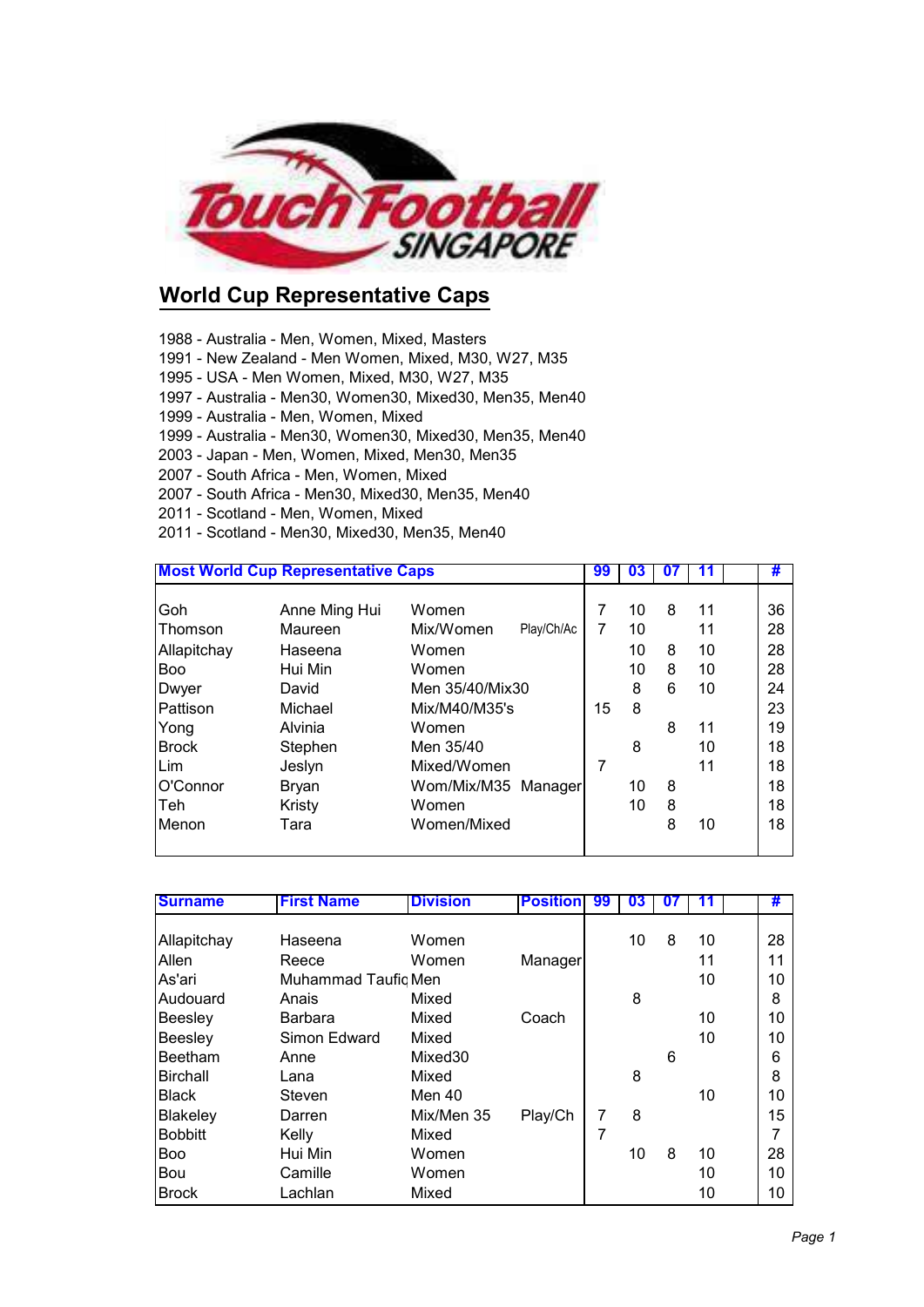| <b>Surname</b>                     | <b>First Name</b>     | <b>Division</b> | <b>Position</b> | 99             | 03 | 07 | 11 | #              |
|------------------------------------|-----------------------|-----------------|-----------------|----------------|----|----|----|----------------|
| <b>Brock</b>                       | Stephen               | Men 35/40       |                 |                | 8  |    | 10 | 18             |
| <b>Brown</b>                       | Richard               | Men 40/35       |                 | 8              | 8  |    |    | 16             |
| Catchpole                          | Sarah                 | Mixed           |                 | $\overline{7}$ |    |    |    | $\overline{7}$ |
| Cecil                              | Alan                  | Men 40          |                 | 8              |    |    |    | 8              |
| Chan                               | Adan Bin Hussein Men  |                 |                 |                |    |    | 10 | 10             |
| Chan                               | Wen Hui               | Women           |                 |                |    | 8  |    | 8              |
| Chan                               | Zhao'en               | Men             |                 |                |    |    | 10 | 10             |
| Cheo                               | Maui-Luan             | Women           |                 |                | 10 |    |    | 10             |
| Chew                               | Sylvia                | Women           |                 |                |    |    | 6  | 6              |
| Ch'ng                              | Jia Li                | Mixed           |                 |                |    |    | 10 | 10             |
| Cramer                             | Karen Lai Yee         | Women           |                 |                |    |    | 11 | 11             |
| Crosbie                            | James                 | Mixed           |                 | $\overline{7}$ |    |    |    | $\overline{7}$ |
| Daley                              | Paul                  | Men 40          |                 |                |    |    | 10 | 10             |
| Darby                              | <b>Miles</b>          | Mixed30         |                 |                |    | 6  |    | 6              |
| Depooter                           | Marika                | Mixed30         |                 |                |    | 6  |    | 6              |
| Dickson                            | Cathy                 | Mixed           |                 | $\overline{7}$ |    |    |    | $\overline{7}$ |
| Dwyer                              | David                 | Men 35/40/Mix30 |                 |                | 8  | 6  | 10 | 24             |
| <b>Ellis</b>                       | Monique               | Women           |                 |                |    |    | 11 | 11             |
| Etcheparre                         | Mathieu               | Mixed           |                 |                | 8  |    |    | 8              |
| Flanagan                           | Emilie                | Mixed           |                 |                | 8  |    |    | 8              |
| Fong                               | Tabitha               | Women           |                 |                | 10 |    |    | 10             |
| Goh                                | Anne Ming Hui         | Women           |                 | $\overline{7}$ | 10 | 8  | 11 | 36             |
| Grantham                           | Jade                  | Mixed           |                 |                |    |    | 10 | 10             |
| Greedy                             | Mark                  | Men 40          |                 | 8              |    |    |    | 8              |
| Harman                             | Patrick               | <b>Men 35</b>   |                 |                | 8  |    |    | 8              |
| Harrington                         | Andrew                | Mixed30         |                 |                |    | 6  |    | 6              |
| Harrington                         | <b>Bethan</b>         | Mixed30         |                 |                |    | 6  |    | 6              |
| Ho                                 | Faith                 | Men 40          | Manager         |                |    |    | 10 | 10             |
| Hoang                              | Jason                 | Men 40          |                 |                |    |    | 10 | 10             |
| Hoggan                             | Trevor                | Mixed           |                 | 7              |    |    |    | $\overline{7}$ |
| Hudson                             | Naomi                 | Mixed           |                 |                |    |    | 10 | 10             |
| Idrus                              | Sheema Mohamec Men    |                 | Coach           |                |    |    | 10 | 10             |
| Johnstone                          | Gareth                | Men 40          |                 |                |    |    | 10 | 10             |
| Jones                              | Mark                  | Men 40          |                 |                |    |    | 10 | 10             |
| Kasbi                              | Marlina               | Women           |                 |                | 10 |    |    | 10             |
| Kiong                              | Kimberley             | Women           |                 |                |    | 8  |    | 8              |
| Knott                              | Chris                 | Mixed/Men 40    | Play/Mgr        | 8              |    |    |    | 8              |
| Kodomichalos                       | Jeremy                | Mixed           |                 |                | 8  |    |    | 8              |
| Koh                                | Karen                 | Tour            | Physio          | $\overline{7}$ |    |    |    | $\overline{7}$ |
| Koh                                | Shuat Teng            | Women           |                 |                |    |    | 11 | 11             |
| Lai                                | Pui San               | Women           |                 |                |    |    | 11 | 11             |
| Lee                                | Jee Eon               | Mixed           |                 |                |    |    | 10 | 10             |
| Lee                                | Yum Hwa               | Men             |                 |                |    |    | 10 | 10             |
| Leong                              | Wai-Mun               | Women           |                 |                | 10 |    |    | 10             |
| Li Cheah                           | Ming                  | Mixed           |                 |                | 8  |    |    | 8              |
| $\ensuremath{\mathsf{Lim}}\xspace$ | Dawn                  | Women           |                 |                |    | 8  |    | 8              |
| $\ensuremath{\mathsf{Lim}}\xspace$ | Jeslyn                | Mixed/Women     |                 | $\overline{7}$ |    |    | 11 | 18             |
| $\ensuremath{\mathsf{Lim}}\xspace$ | Philicia En Chze      | Women           |                 |                |    |    | 10 | 10             |
| Liu                                | Angelina Huiyun       | Women           |                 |                |    | 8  |    | 8              |
| Loh                                | Lay Kwan              | Women           |                 |                |    | 8  |    | 8              |
| Low                                | ShemuelPaul Han Mixed |                 |                 |                |    |    | 10 | 10             |
| Lowton                             | Alan                  | Mixed           | Manager         |                |    |    | 10 | 10             |
| Luen                               | Jye                   | Men             | Manager         |                |    |    | 10 | 10             |
| Luo                                | Gideon                | Men             |                 |                |    |    | 10 | 10             |
| Macey                              | Russell               | Men 40          |                 | 8              |    |    |    | 8              |
| McDonald                           | Luke                  | Men 40          |                 | 8              |    |    |    | 8              |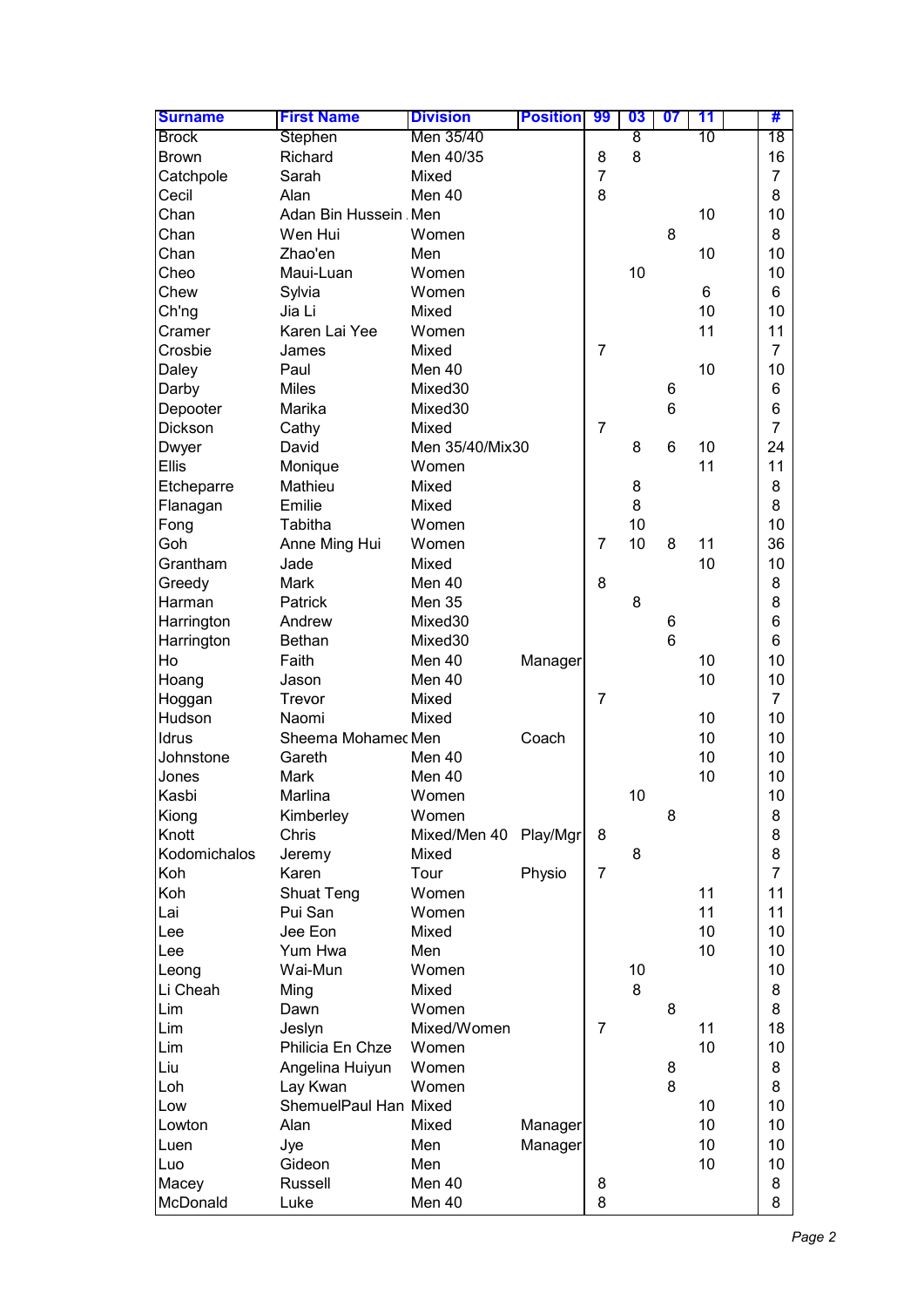| <b>Surname</b>        | <b>First Name</b>      | <b>Division</b>     | <b>Position</b> | 99             | 03 | 07 | 11 | #              |
|-----------------------|------------------------|---------------------|-----------------|----------------|----|----|----|----------------|
| McMahon               | Anthony                | Men 40              |                 |                |    |    | 9  | 9              |
| McNamara              | Chris                  | Men 40              |                 |                |    |    | 10 | 10             |
| Mead                  | Christopher            | Mixed               |                 |                |    |    | 10 | 10             |
| Mei Yin               | Jacqueline             | Mixed               |                 |                | 8  |    |    | 8              |
| Menon                 | Tara                   | Women/Mixed         |                 |                |    | 8  | 10 | 18             |
| Michaud               | James                  | Mixed               |                 |                | 8  |    |    | 8              |
| Mirosevic-Sorgo       | Sophie                 | Mixed30/Mixed       |                 |                |    | 6  | 10 | 16             |
| Mohd. Kasbi           | Marlina                | Women               |                 |                |    | 8  |    | 8              |
| Moore                 | Roy                    | Men 40              |                 |                |    |    | 10 | 10             |
| Morgan                | Mark                   | Men 40              |                 | 8              |    |    |    | 8              |
| Muldoon               | Ken                    | Mixed30/Men40       |                 |                |    | 6  | 10 | 16             |
| Myerscough            | Penny                  | Mixed               |                 | $\overline{7}$ |    |    |    | $\overline{7}$ |
| <b>Neo</b>            | Ko-Hai                 | Women               |                 |                | 10 |    |    | 10             |
| <b>Ng</b>             | Derrick                | Men                 |                 |                |    |    | 10 | 10             |
| O'Connor              | <b>Bryan</b>           | Wom/Mix/M35 Manager |                 |                | 10 | 8  |    | 18             |
| Oldham                | Timothy                | Men 35              |                 |                | 8  |    |    | 8              |
| Ong                   | Caleb                  | Men                 |                 |                |    |    | 10 | 10             |
| Ong                   | Mephine                | Women               |                 |                |    | 8  |    | 8              |
| Pattison              | Michael                | Mix/M40/M35's       |                 | 15             | 8  |    |    | 23             |
| Pattison              | Michael                | Mixed               |                 | $\overline{7}$ |    |    |    | $\overline{7}$ |
| Pattison              | <b>Russell</b>         | Men 35              |                 |                | 8  |    |    | 8              |
| Perry                 | Emma                   | Mixed               |                 | $\overline{7}$ |    |    |    | 7              |
| Phua                  | Esther                 | Women               |                 |                |    | 8  |    | 8              |
| Pitcher               | Tim                    | Mixed               |                 | $\overline{7}$ |    |    |    | $\overline{7}$ |
| Platiau               | Phillipe               | Men 40              |                 | 8              |    |    |    | 8              |
| Plummer               | <b>Brian</b>           | Men 40              |                 | 8              |    |    |    | 8              |
| Porteous              | Joe                    | Mixed               |                 | $\overline{7}$ |    |    |    | $\overline{7}$ |
| Rawlinson             | Grant                  | Mixed               | Play/Ac         |                | 8  |    |    | 8              |
| Razak                 | Khairullah Bin Abd Men |                     |                 |                |    |    | 10 | 10             |
| Richardson            | Clive                  | Men 35              |                 |                | 8  |    |    | 8              |
| Roberts               | Simon                  | Men 40              |                 |                |    |    | 10 | 10             |
| Rosewarne             | <b>Rick</b>            | Men 40              |                 | 8              |    |    |    | 8              |
| Sanders               | Lee                    | Mixed30/Men40       |                 |                |    | 6  | 10 | 16             |
| Sanderson Lee         | Louise                 | Mixed               |                 |                |    |    | 10 | 10             |
| Sas-Skowronski Andrew |                        | Mixed30             |                 |                |    | 6  |    | 6              |
| Shao                  | Guoyong                | Men                 |                 |                |    |    | 10 | 10             |
| Soh                   | Isadora Hui Yan        | Women               |                 |                |    |    | 9  | 9              |
| Spitzer               | Dan                    | Men 40              |                 | 8              |    |    |    | 8              |
| <b>Stacey</b>         | Simon                  | Men 40              |                 |                |    |    | 10 | 10             |
| Sweeting              | Chris                  | Men 40              |                 | 8              |    |    |    | 8              |
| Tadic                 | Ante                   | Mixed               |                 |                |    |    | 10 | 10             |
| Taloni                | Matthew                | Mixed30             |                 |                |    | 6  |    | 6              |
| Tan                   | Alice                  | Women               |                 |                | 10 |    |    | 10             |
| Tan                   | Jazreel Wei Ting       | Women               |                 |                |    |    | 11 | 11             |
| Tan                   | Jessica                | Women               |                 |                |    | 8  |    | 8              |
| Tan                   | Ong-Jin                | Mixed               |                 |                |    |    | 10 | 10             |
| Tan Siew Peng         | Tricia                 | Mixed               |                 |                | 8  |    |    | 8              |
| Te Amo                | James                  | Mixed30             |                 |                |    | 6  |    | 6              |
| Te Amo                | Jennifer               | Mixed30             |                 |                |    | 6  |    | 6              |
| Tee                   | Liang Sheng            | Men                 |                 |                |    |    | 10 | 10             |
| Teh                   | Kristy                 | Women               |                 |                | 10 | 8  |    | 18             |
| Teo                   | David                  | Men                 |                 |                |    |    | 10 | 10             |
| Tham                  | Karen                  | Women               |                 |                | 10 |    |    | 10             |
| Thomson               | Maureen                | Mix/Women           | Play/Ch/Ac      | $\overline{7}$ | 10 |    | 11 | 28             |
| Ting                  | Benjamin               | Mixed               |                 |                | 8  |    |    | 8              |
| Toh                   | Terence                | Men                 |                 |                |    |    | 10 | 10             |